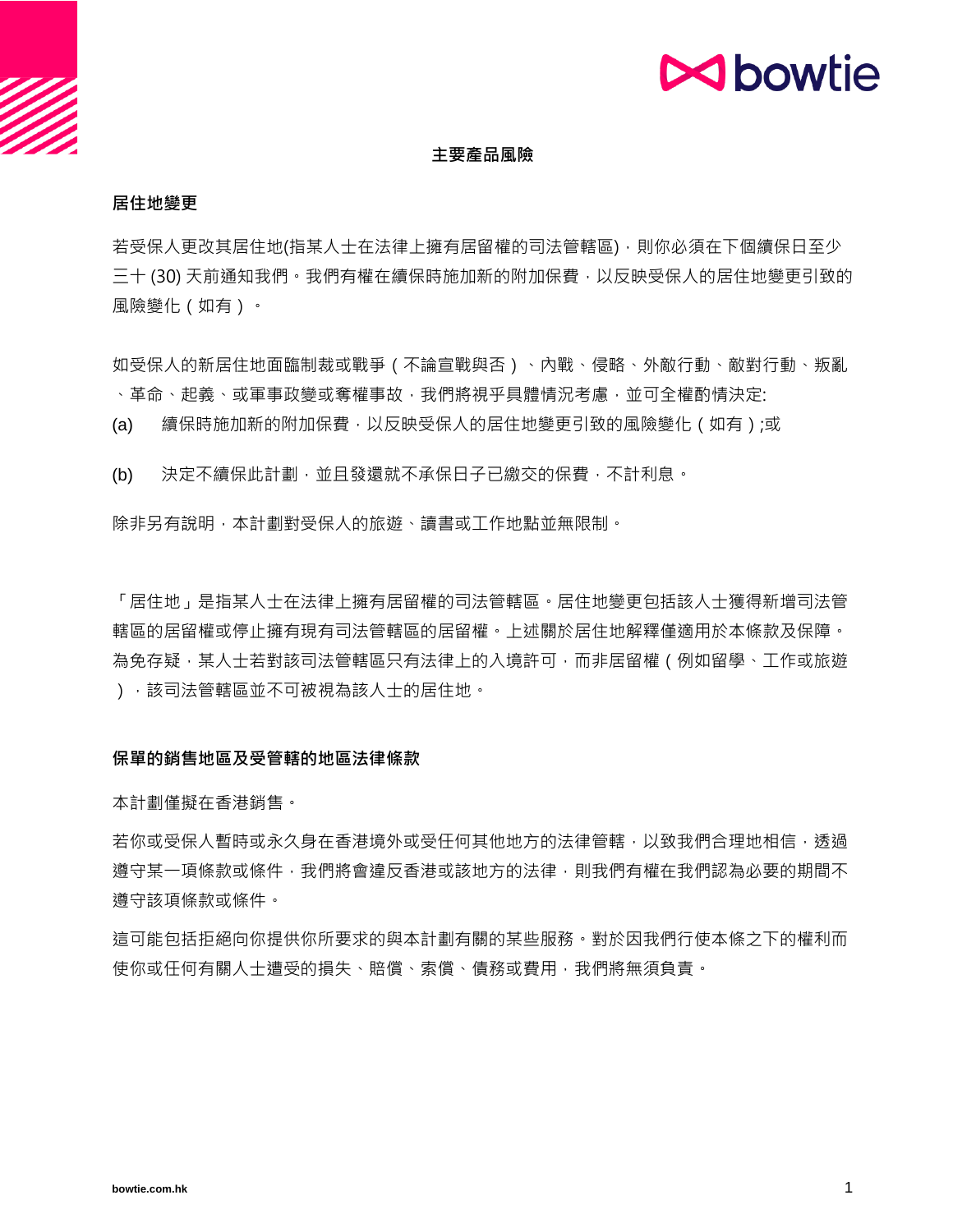## **N**bowtie

## **轉換職業**

我們根據受保人的職業等級決定是否接受投保及釐定保費。若受保人於保單生效期間轉換職業,請 盡快通知我們。我們將因應新職業重新釐定保費。若我們未能為新職業承保,將會終止你的計劃保 障。

#### **終止保單**

本保單將在以下情況自動終止,以最先者為準 –

- (a) 受保人身故;
- (b) 在保費到期日後起計的31日後仍未繳交保費;
- (c) 緊隨著受保人60歲生日後的計劃週年日
- (d) 保泰不再獲《保險業條例》授權承保或繼續承保本保單。

除非另有說明,否則保單終止不會影響終止前產生的任何索償。我們不會為計劃終止後收到的保費 負上任何賠償責任,但我們將退還任何該等保費。

#### **產品內容改動**

我們保留更改條款及保障之權利。如有任何改動,我們會於續保前30日通知你。

#### **保費調整風險**

標準保費率並非保證,並有機會根據我們的索償、續保經驗、開支、醫療費用通脹及任何適用的保 障修訂而改動。因此,續保保費可能較現時展示的保費增加或減少。

#### **信貸及償債能力風險**

此計劃的賠償會受保泰的信貸風險及償債能力所影響。假如保泰宣佈無力償債,你可能損失保單的 保障及任何已繳保費。

#### **通脹風險**

由於通脹有機會導致未來的醫療檢測及治療費用增加,即使我們履行合約責任,本計劃的賠償金額 仍有可能不足以應付你的需要。因此,在選擇計劃時,你應考慮未來醫療通脹帶來的影響。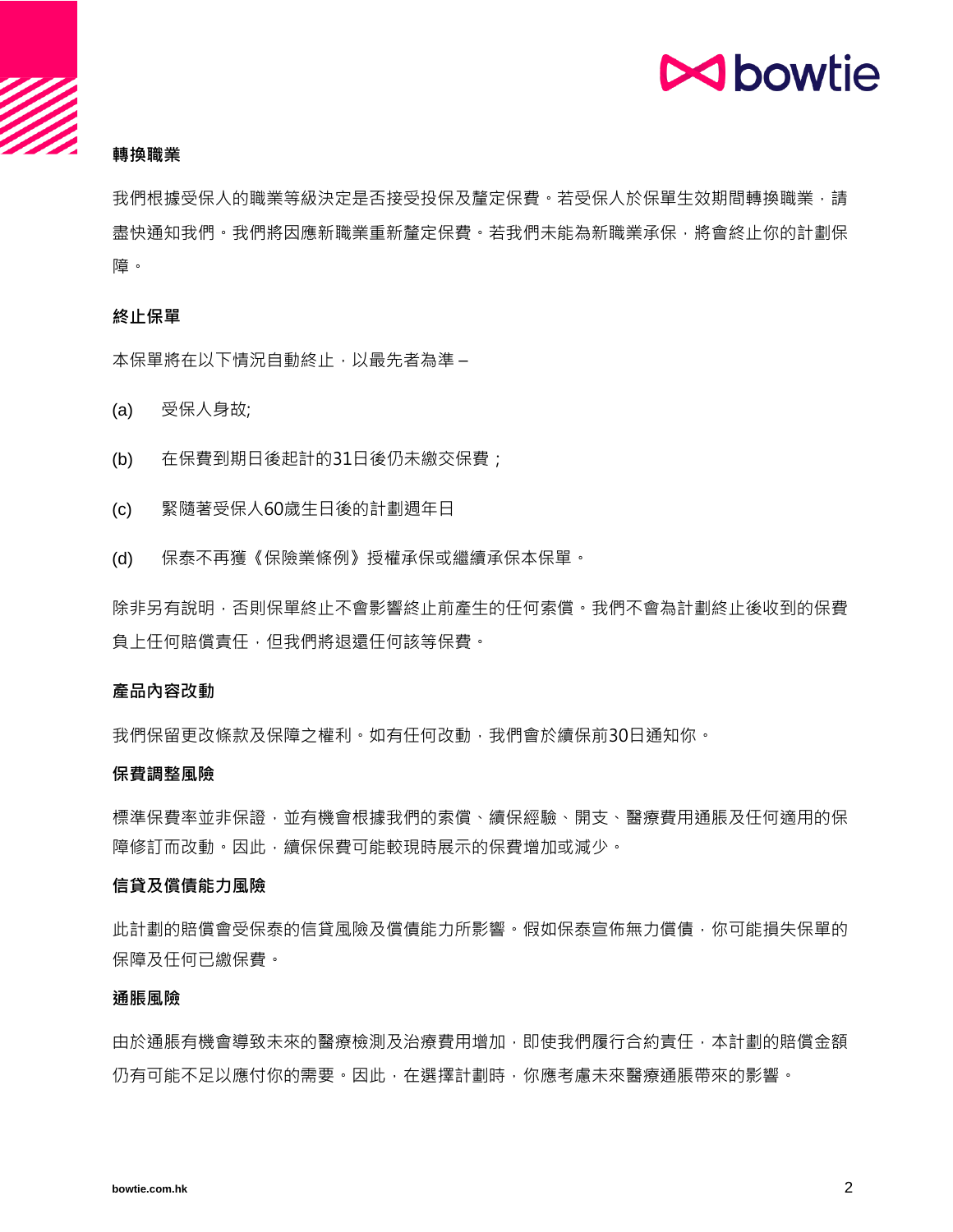

 $\ddot{\phantom{0}}$ 



在符合相關法例的情況下,本計劃的賠償金額及/或標準保費率都有可能受調整,以反映醫療通脹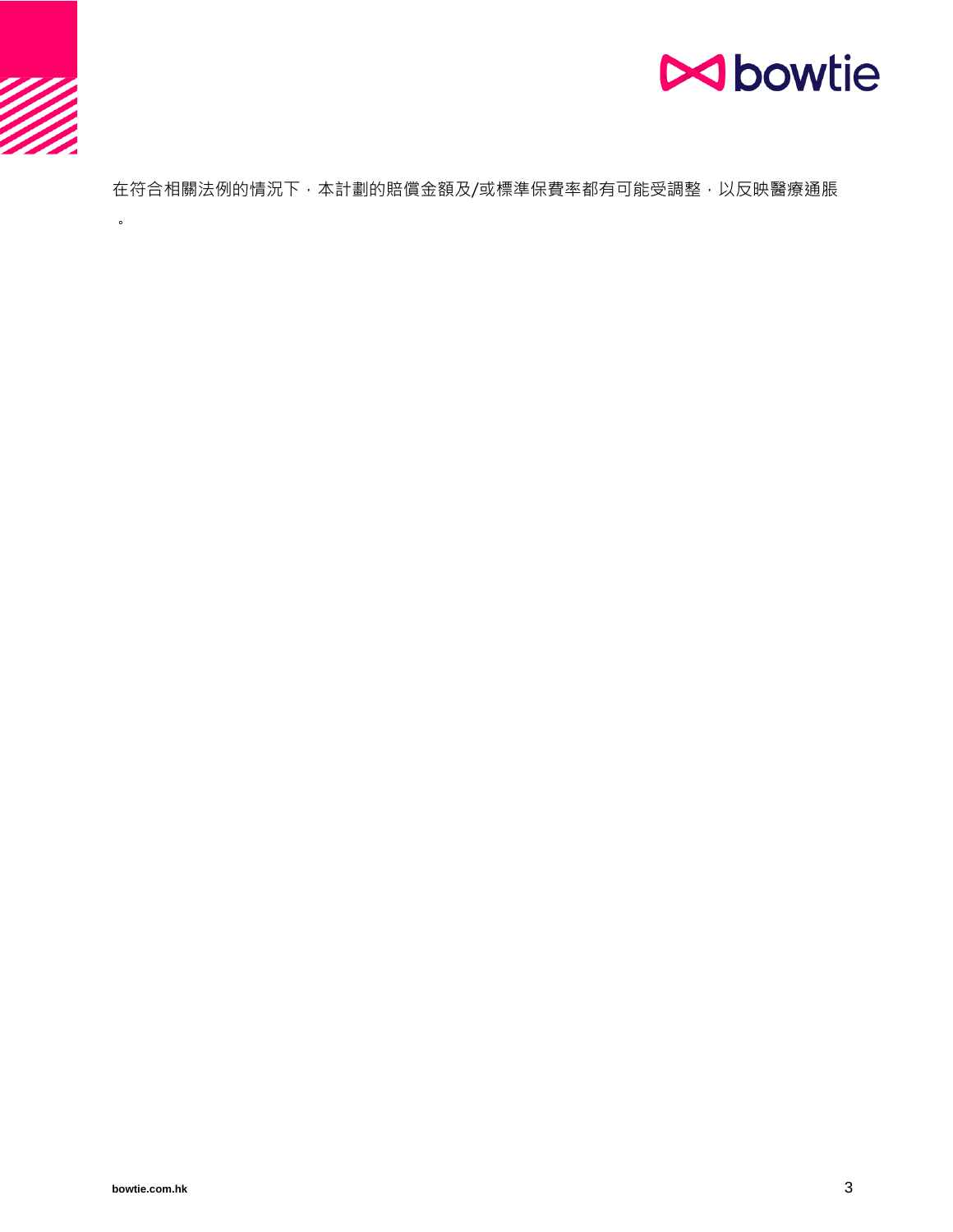

#### **主要不保事項**

除恩恤身故保障外,本計劃不會賠償直接或間接、全部或部分因以下任何一項引致的費用:

- **(a) 危險活動:**參與
	- (i) 冬季運動;或
	- (ii) 賽車(自行車賽除外)或賽馬;或
	- (iii) 涉及使用呼吸器的水下活動;或
	- (iv) 攀岩、登山(需使用繩索或導軌);或
	- (v) 足球或橄欖球;或
	- (vi) 冰球;或
	- (vii) 空中飛行(以付費乘客身份搭乘定期按規定航線飛行的持牌商用飛機除外);或

(viii) 任何其他危險活動或運動;

- **(b) 職業運動:**以職業身份參與運動,包括受保人會或可能透過參與該運動獲得報酬的情況;
- **(c) 純粹的診斷程序:**純粹為接受診斷程序或專職醫療服務而住院所招致的全部(或部分)費用 。這包括但不限於物理治療、職業治療及言語治療。惟若該等程序或服務是在註冊醫生建議 下因而進行醫療所需的診斷,或無法以為日症病人提供醫療服務的方式有效地進行的傷病治 療,則不屬此項;
- **(d) 投保前已有病症**;
- **(e) 以整容為目的:**以美容或整容為目的的服務。惟受保人因意外而受傷,並於意外後九十(90)日 內接受的必要醫療服務則不屬此項;
- **(f) 視力矯正:**矯正視力或屈光不正的服務,而該等視力問題可透過驗配眼鏡或隱形眼鏡矯正, 包括但不限於眼部屈光治療、角膜激光矯視手術(LASIK),以及任何相關的檢測、治療程序及 服務**;**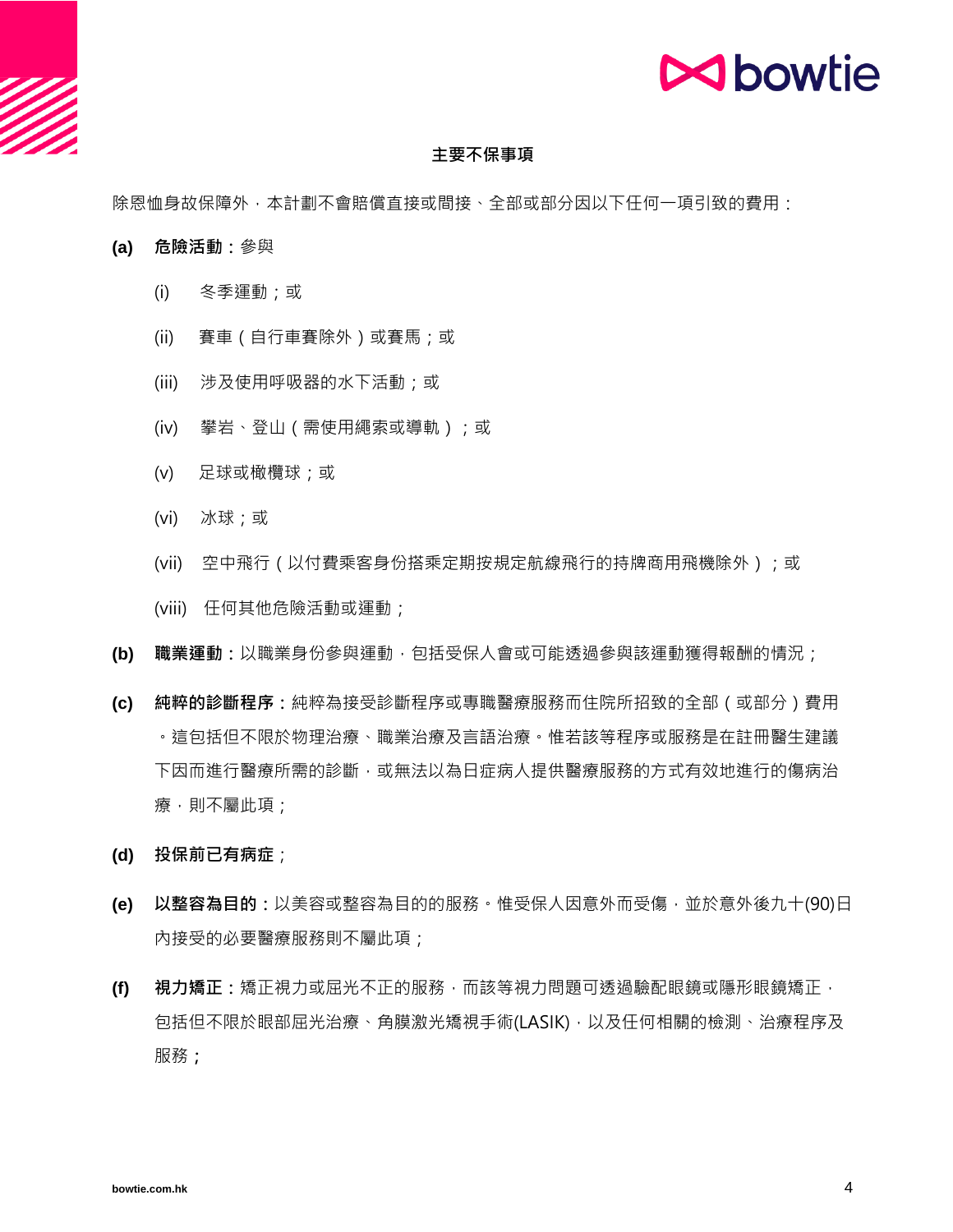

- **(g) HIV及愛滋病:**任何疾病、傷病、毒素或感染(直接由意外割傷或創傷引起的感染除外)。這 包括感染任何人類免疫缺乏病毒(HIV)及 / 或其任何相關疾病 · 包括愛滋病及 / 或其任何突變 、衍生或變異;
- **(h) 分娩:**懷孕、流產、墮胎、分娩或其任何併發症;
- **(i) 已獲賠償:**費用已獲任何法律,或由任何政府、公司或其他第三方提供的醫療或保險計劃賠 償的任何傷患治療;
- **(j) 毒品及非法活動:**因以下原因產生或導致的意外:
	- (i) 倚賴或過量服用藥物、酒精、毒品或類似物質 ( 或受其影響 ) ; 或
	- (ii) 故意自殘身體或企圖自殺;或
	- (iii) 參與非法活動;或
	- (iv) 違法或企圖違法或拒捕;
	- (v) 性病及經由性接觸傳染的疾病或其後遺症(HIV及其相關的傷病除外);
- **(k) 武裝部隊:**參加任何武裝部隊或維和活動**;**
- **(l) 核、生物及化學活動:**核、生物及化學相關活動引致的意外。這包括任何核燃料,或核燃料 或核武器燃燒產生的核廢料造成的核裂變、核聚變、電離輻射或放射性污染;或任何核、化 學或生物恐怖主義行為﹐包括但不限於使用核﹑生物或化學武器或制劑;及
- **(m) 戰爭及恐怖主義:**革命及戰爭(不論宣戰與否)、恐怖主義行為。

若受保人於保單簽發日起計一年內自殺,不論當時神智正常或失常,我們的責任將僅限於狠還已繳 交的保費。

上述段落只供參考,有關全部及詳細不保事項,請參閱此計劃之條款及細則的「第3部份:不保事 項」部分。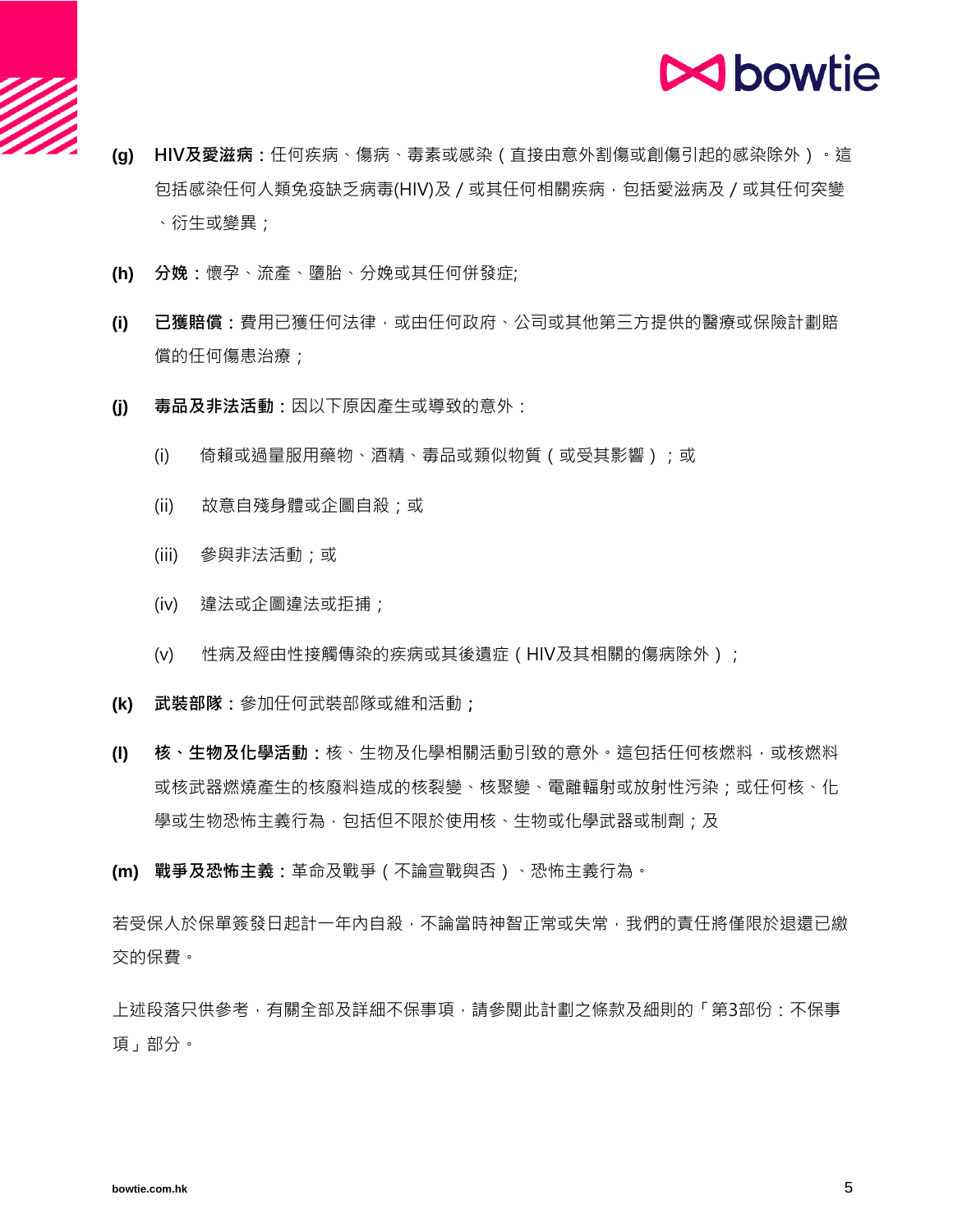# **N**bowtie

## **產品限制**

## **實報實銷意外醫療費用賠償**

本計劃只賠償於意外發生後12個月內,受保人因該意外受傷而導致的醫療費用。相關費用必須由受保人 意外受傷直接導致,並與其他原因無關。

#### **合理及慣常的醫療所需治療**

我們只會賠償合理及慣常的醫療所需治療所衍生的費用。

「醫療所需」的住院、治療、手術、醫療用品或其他醫療服務須符合下列條件 -

- (a) 根據受傷的症狀及發現或診斷及治療判斷為必須、適當及一致;
- (b) 符合公認的醫學標準,而非實驗性或調查性質;
- (c) 並非為對受保人、保單持有人、註冊醫生或任何其他人帶來方便而提供;及
- (d) 不能省卻,否則會對受保人的健康狀況產生不利影響。

「合理及慣常」是指就醫療服務的收費而言,對情況類似的人士(例如同性別及相近年齡),就類 似傷病提供類似治療、服務或物料時,不超過當地相關醫療服務供應者收取的一般收費範圍的水平 。合理及慣常的收費水平由本公司合理及絕對真誠地決定,在任何情況下,此收費不得高於實際收 費。

本公司將參照以下任何或所有資料(如適用)以釐定合理及慣常收費 -

- (a) 由保險或醫學業界進行的治療或服務費用統計及調查;
- (b) 公司內部或業界的索償統計;
- (c) 政府憲報;及/或
- (d) 提供治療、服務或物料當地的其他相關參考資料。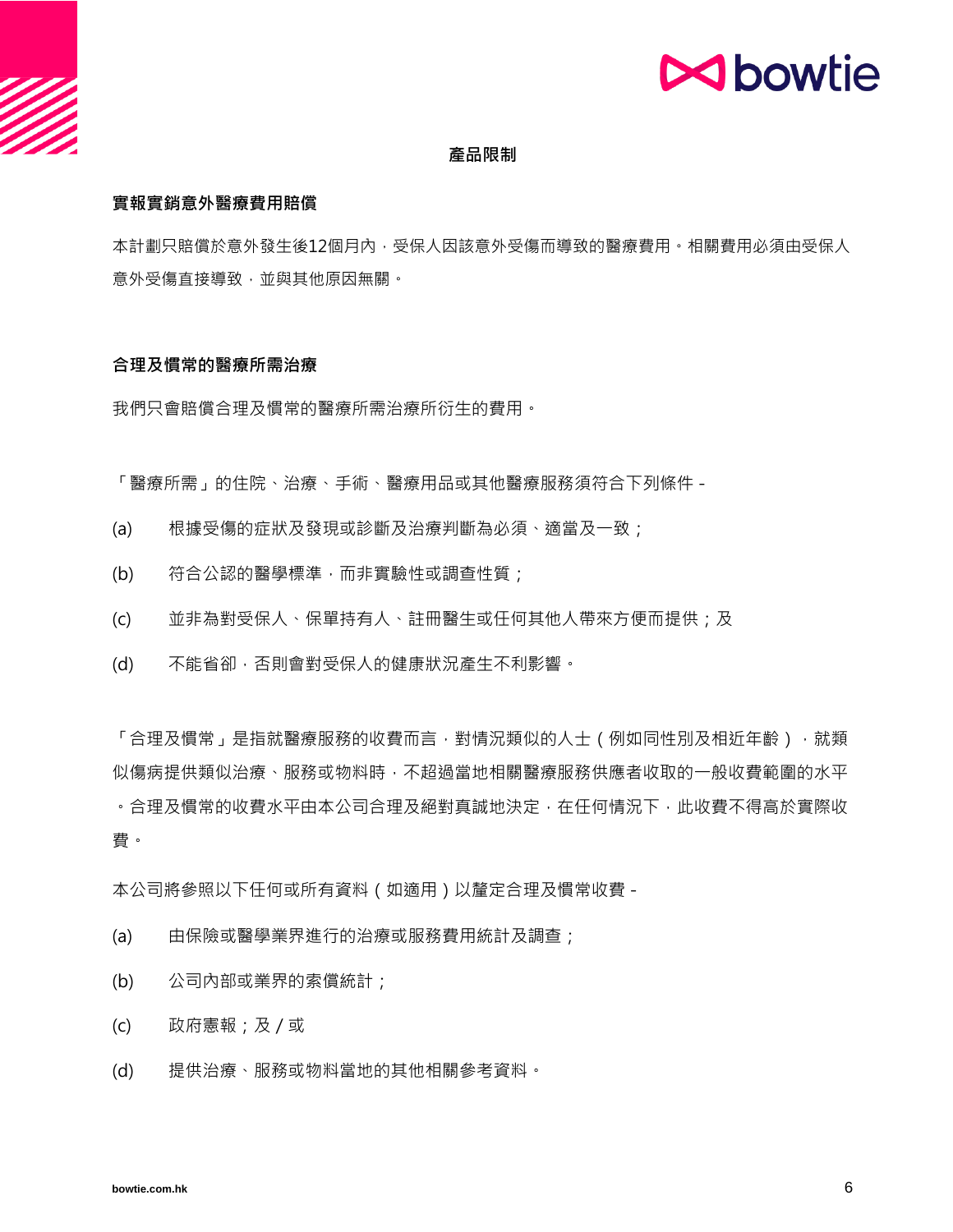

# **N**bowtie

## **KEY PRODUCT RISKS**

## **Change in Place of Residence**

You must inform us of any change of Place of Residence (i.e. the jurisdiction(s) in which a person legally has the right of abode) of the Insured Person by giving us at least thirty (30) days' notice prior to the date of the next Renewal. We may apply any new Premium Loading to your policy upon Renewal to reflect any change in risks associated with the change of Place of Residence of the Insured Person.

If the new Place of Residence of the Insured Person is subject to Sanctions or war (declared or undeclared), civil war, invasion, acts of foreign enemies, hostilities, rebellion, revolution, insurrection, or military or usurped power, we will consider the notification on a case-by-case basis, and may

- (a) apply any new Premium Loading upon Renewal to reflect any change in risks associated with the change of Place of Residence of the Insured Person; or
- (b) decide not to Renew the Plan and refund any premium(s) paid for the period in which no cover will be in place without interest.

Unless otherwise specified, this Plan contains no restrictions with respect to where the Insured Person travels to, studies or works.

"Place of Residence" shall mean the jurisdiction(s) in which a person legally has the right of abode. A change in the Place of Residence shall mean the situation where a person has been granted the right of abode of additional jurisdiction(s),or has ceased to have the right of abode of existing jurisdiction(s). For the avoidance of doubt, a jurisdiction in which a person legally has the right or permission of access only but without the right of abode, such as for the purpose of study, work or vacation, shall not be treated as a Place of Residence.

## **Location Intended for Sale and Applicable Law**

This Plan is intended for sale only in Hong Kong.

If you or the Insured Person is temporarily or permanently outside of Hong Kong or subject to the laws of any other place, we are entitled to not comply with a particular term or condition of this Plan if we reasonably believe that we would breach any laws of Hong Kong or the place of your location by complying with such term or condition.

This might include declining to service some of your requests related to this Plan. We will not be liable for any losses, damages, claims, liabilities or costs you or any other relevant person may suffer from our exercise of our rights under this Section.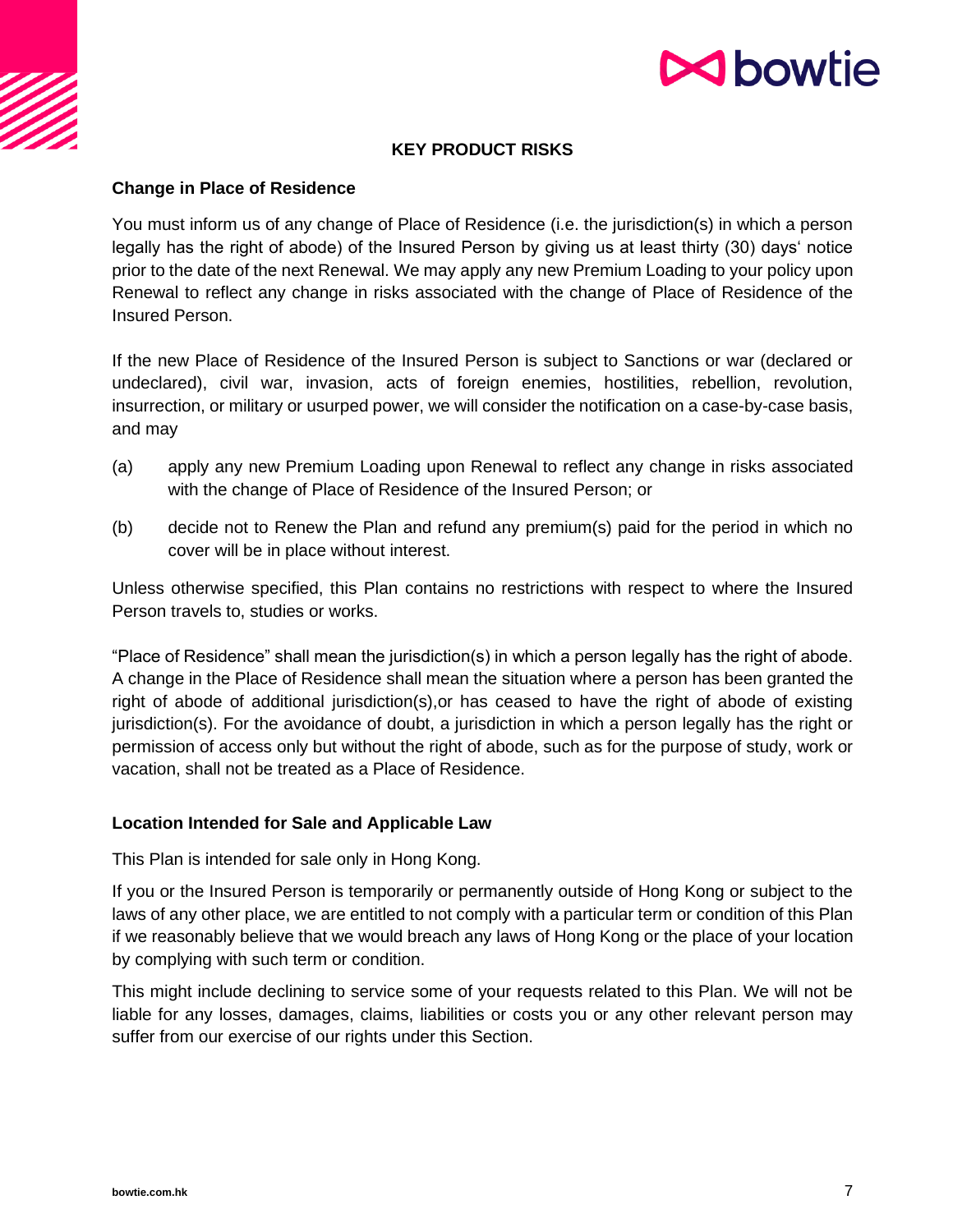

## **Change of occupation**

We underwrite your plan and decide your premium based on the occupation class of Insured Person. You must immediately notify us of any change of occupation when the policy is in effect. We will recalculate your premium of your plan based on the class of such new occupation. If the new occupation is not insurable by us, we may cease the coverage of your plan.

## **Termination**

This plan will be terminated on the earliest of the following -

- (a) the death of the Insured Person;
- (b) non-payment of premiums after 31 days from the premium due date;
- (c) the anniversary of this plan immediately following the sixtieth (60th) birthday of the Insured Person; or
- (d) Bowtie has ceased to have the requisite authorisation under the Insurance Ordinance to write or continue to write this policy.

Termination of this plan shall not affect any claim arising prior to such termination unless otherwise stated. Any premium paid after the termination of this plan shall not create any liability upon us but we will refund any such premium.

## **Product features revision**

We reserve the right to revise the terms and benefits upon policy renewal by giving 30 days' advance notice.

## **Premium adjustment risk**

Standard premium rates are not guaranteed and are subject to change based on our emerging experience in relation to claims, persistency and expenses, medical cost inflation and any change in the benefit structure. Therefore, renewal premiums may be higher or lower than the premium currently reflected.

## **Credit and solvency risk**

The payment of benefits under this plan is subject to Bowtie's credit risk and solvency. In the event of Bowtie's insolvency, you may lose the coverage stipulated in this plan in addition to any premiums you have paid.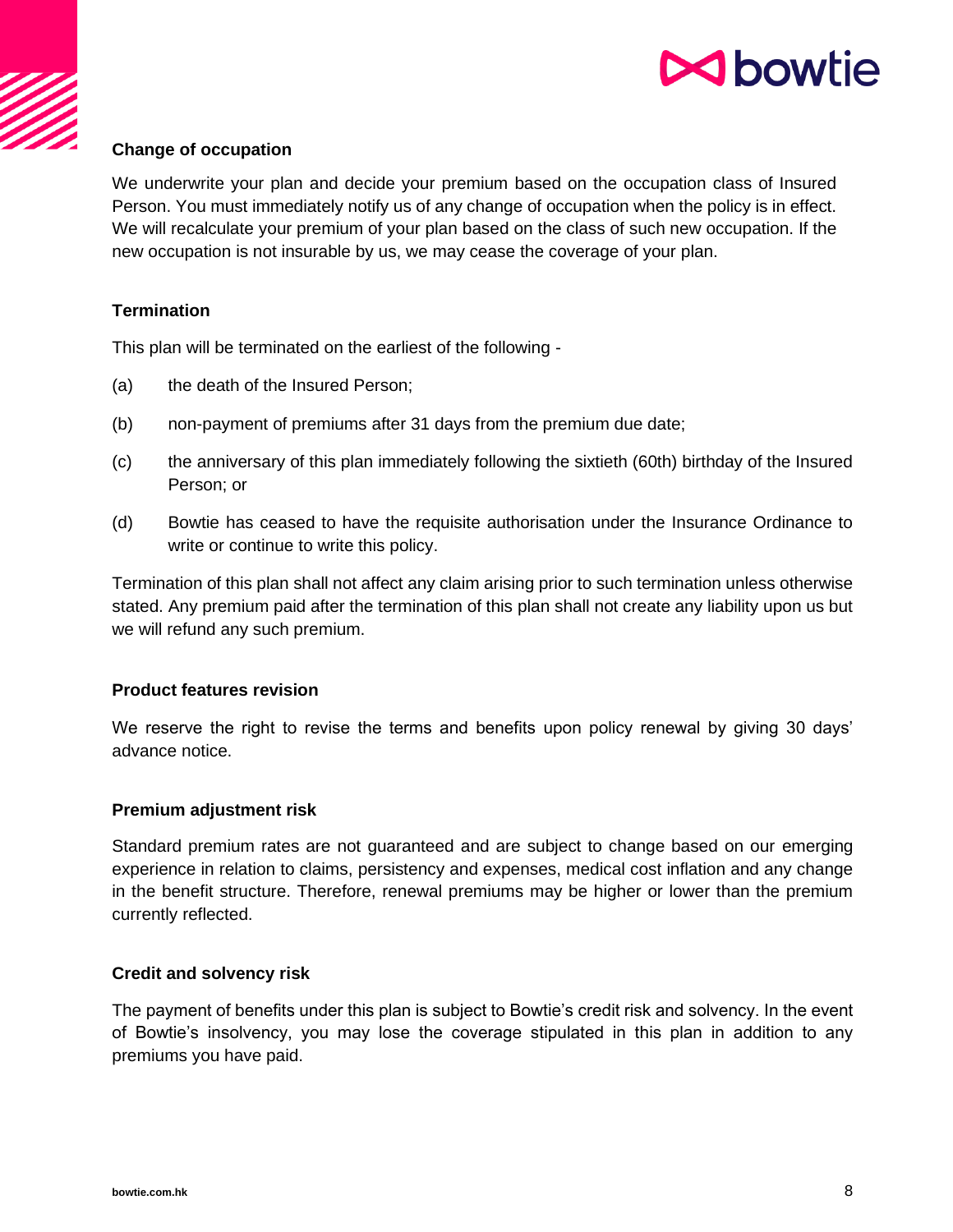

## **Inflation risk**

Due to inflation, the costs of medical diagnoses and treatments may rise and the amount of benefit payable may become insufficient to meet your future medical needs even if our full contractual obligations are met. You are advised to consider the likely impact of future medical cost inflation when choosing a plan.

Where permitted under the relevant regulations, benefit amounts and/or standard premium rates of this plan may be revised by us from time to time to reflect the impact of medical inflation.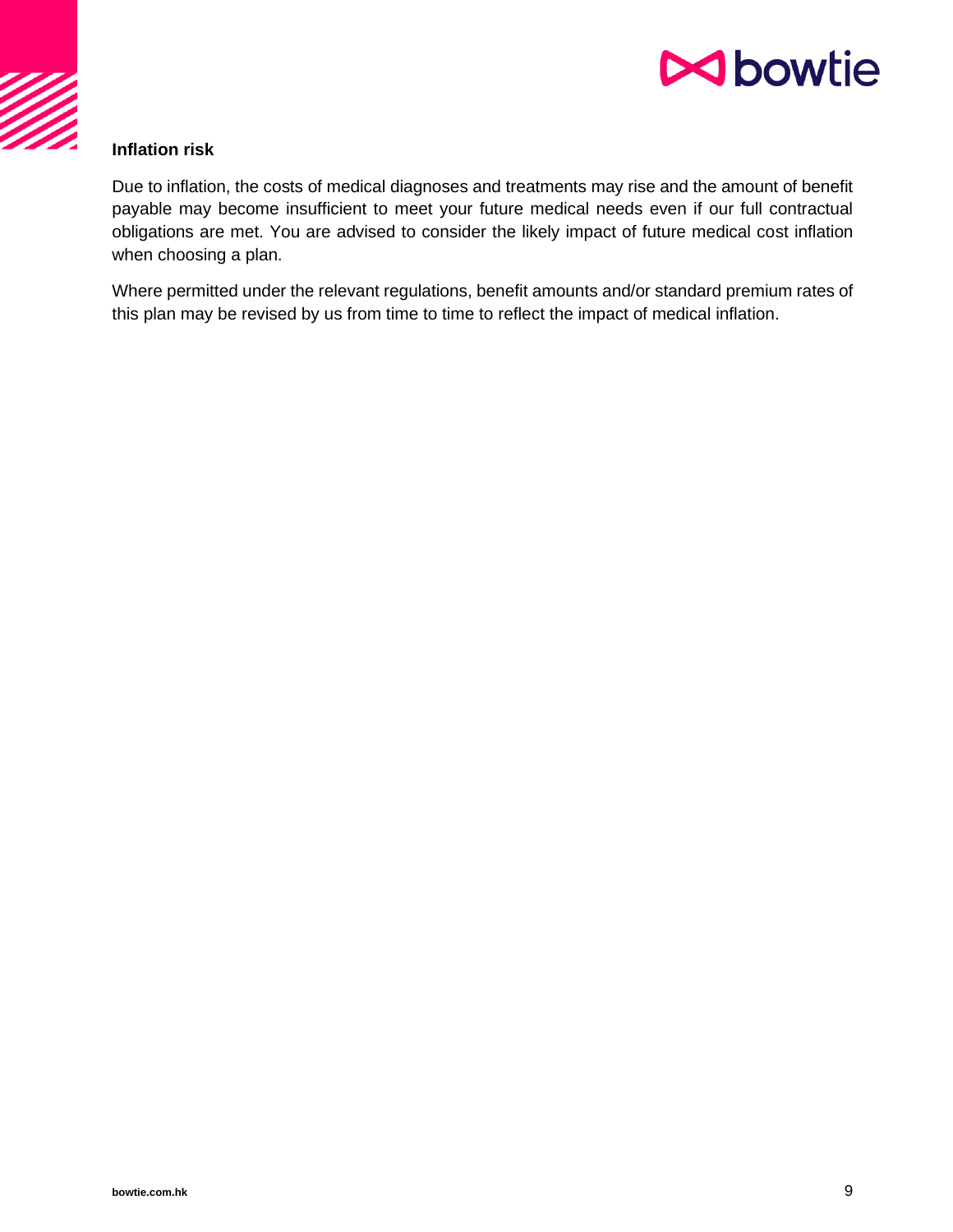

## **KEY EXCLUSIONS**

Except for the compassionate death benefit, no payment will be made under the Plan for expenses caused directly or indirectly, wholly or partly by any of the following:

## **(a) Hazardous activities**: engaging in

- (i) winter sports, or
- (ii) racing on wheels (except cycling) or on horse, or
- (iii) underwater activities involving the use of breathing apparatus, or
- (iv) rock climbing, mountaineering (which requires the use of ropes or guides), or
- (v) football or rugby football, or
- (vi) ice hockey, or
- (vii) aerial flights other than fare-paying passenger on a licensed carrying commercial aircraft operating in a regular scheduled route or
- (viii) any other hazardous activities or sports;
- **(b) Professional sports**: engaging in a sport in a professional capacity, including where the Insured Person would or could earn remuneration from engaging in such sport;
- **(c) Solely diagnostic procedures**: the whole (or part) of the Confinement solely for the purpose of diagnostic procedures or allied health services. This includes, but is not limited to, physiotherapy, occupational therapy and speech therapy. The exception is if such procedure or service is recommended by a Registered Medical Practitioner for Medically Necessary investigation, or for treatment of a Disability which cannot be effectively performed in a setting for providing Medical Services to a Day Patient;
- **(d) Pre-existing Condition(s)**;
- **(e) Cosmetic purposes**: beautification or cosmetic purposes. The exception is if it is necessitated by Injury caused by an Accident, and the Insured Person[DC1] receives the Medical Services within ninety (90) days of the Accident;
- **(f) Visual correction**: correcting visual acuity or refractive errors that can be corrected by the fitting of spectacles or contact lens. This includes, but is not limited to, eye refractive therapy, LASIK and any related tests, procedures and services;
- **(g) HIV and AIDS**: any illness, Disease, ptomaines or infection (except infection which directly results from an accidental cut or wound). This includes infection with any Human Immunodeficiency Virus (HIV) and/or any HIV-related illness including AIDS and/or any mutations, derivations or variations thereof;
- **(h) Childbirth:** pregnancy, miscarriage, abortion, childbirth or any complications from the above;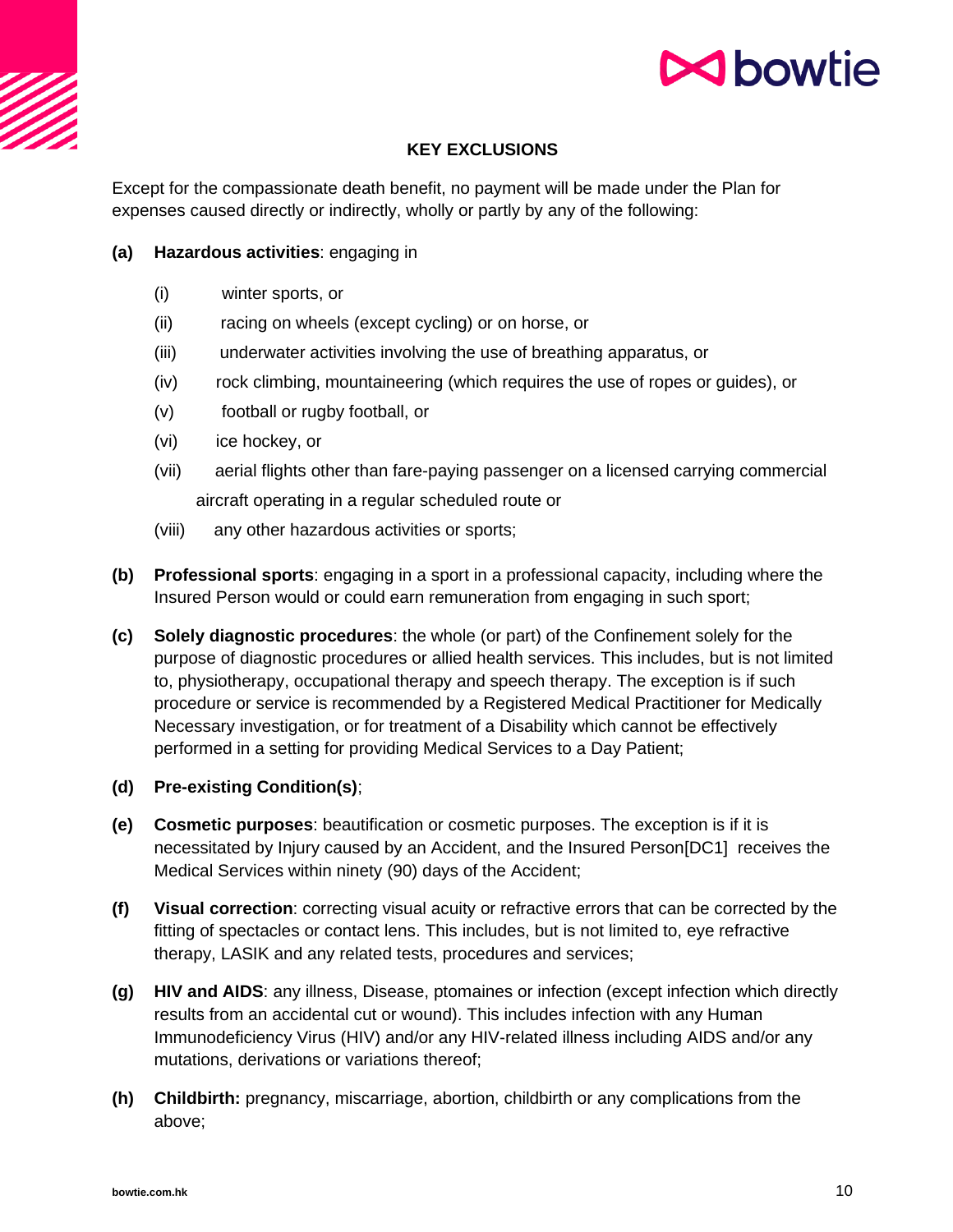

- **(i) Already reimbursed:** treatment of any Injury for which expenses have been reimbursed under any law, or medical program, or insurance policy provided by any government, company or other third party;
- **(j) Drugs and illegal activities**: Accidents arising from, or consequential upon the dependence, overdose or influence of:
	- (i) drugs, alcohol, narcotics or similar drugs or agents, or
	- (ii) self-inflicted injuries or attempted suicide, or
	- (iii) illegal activity, or
	- (iv) violation or attempted violation of the law, or resistance to arrest;
	- (v) venereal and sexually transmitted Disease or its sequelae (except for HIV and its related Disability);
- **(k) Armed forces**: participation in any armed force or peace-keeping activities;
- **(l) Nuclear, biological, and chemical activities**: accidents of nuclear, biological, and chemical related activities. This includes nuclear fission, nuclear fusion, ionizing radiation or contamination by radioactivity from any nuclear fuel, from nuclear waste resulted from combustion of nuclear fuels or nuclear weapons, or any act of nuclear, chemical or biological terrorism, including but not limited to the use of nuclear, biological or chemical weapons and agents; and
- **(m) War and terrorism**: revolutions and war (declared or undeclared), acts of terrorism;

If the Insured Person commits suicide, whether he/she is sane or insane, within one year of the Policy Issuance Date, our liability will be limited to a refund of the premiums paid.

The above paragraphs are for reference only. You should refer to the "Part 3: What is not covered" section in the terms and conditions of this plan for the complete list and details of exclusions.